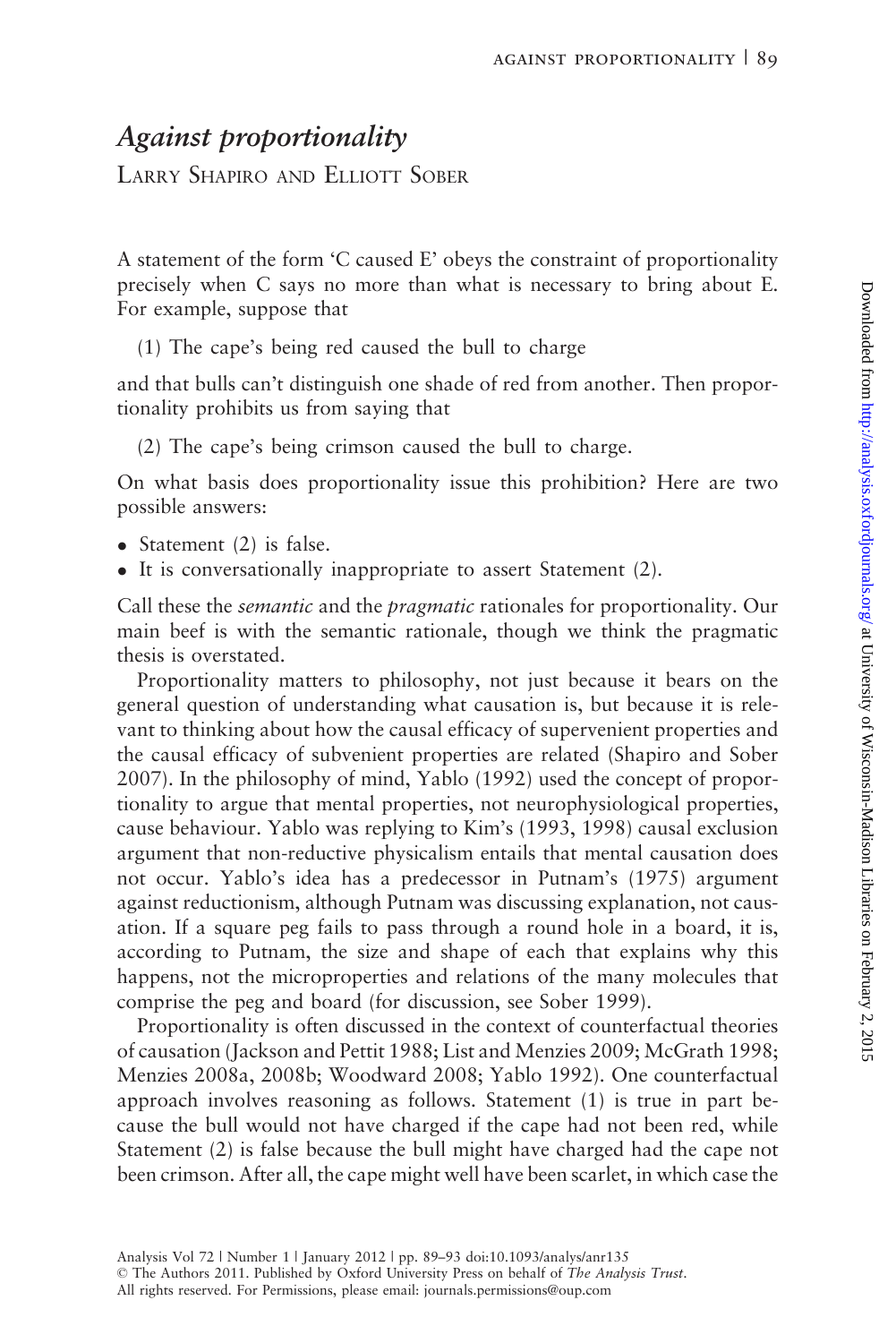bull still would have charged.

Two possible functions relating x to y.



The example just described involves dichotomous variables – either the cape is red or it is not, either the cape is crimson or it is not, and either the bull charges or he does not. What happens if we shift to variables that have more than two states? Consider, for example, the two functions depicted in the accompanying figure. Are states of the x-variable causes of states of the y-variable? For example, consider the statement

(3)  $x = 3$  caused  $y = 6$ .

The counterfactualist we are considering will say that (3) is true if the functional relationship linking  $x$  to  $y$  is that given by (a). After all,

(4) If x had not equalled 3, y would not have equalled 6

is true when x and y have the linear relationship shown in (a). But suppose the functional relationship is the one given in (b) and that all x-values between 0 and 30 have non-zero probability density. This suffices to render (4) false, and so this counterfactualist will conclude that (3) is false as well. Scientists will greet this result with incredulity. Causal modelling in the sciences does not balk at functional relationships like (b). Non-monotonic functions like (b) do not mean that point values for  $x$  fail to cause point values for  $\nu$ .

In the face of (b), counterfactualists may be tempted to bite the bullet and go disjunctive. Perhaps they will say that Statement (3) is false and that the true causes of y-values are disjunctions of x-values (e.g. the disjunction  $x = 3$ or  $x = 22$ ). This seems implausible, however, as it will mean rejecting almost all the causal statements we think are true. For example, Statement (1) will be judged false because the cape's being red is just one disjunct in a very long disjunction. The 'real' cause of the bull's charging, according to this response, is the cape's being red or the bull's being prodded by a picador or other bulls challenging the bull's authority or neuroscientists directly stimulating specific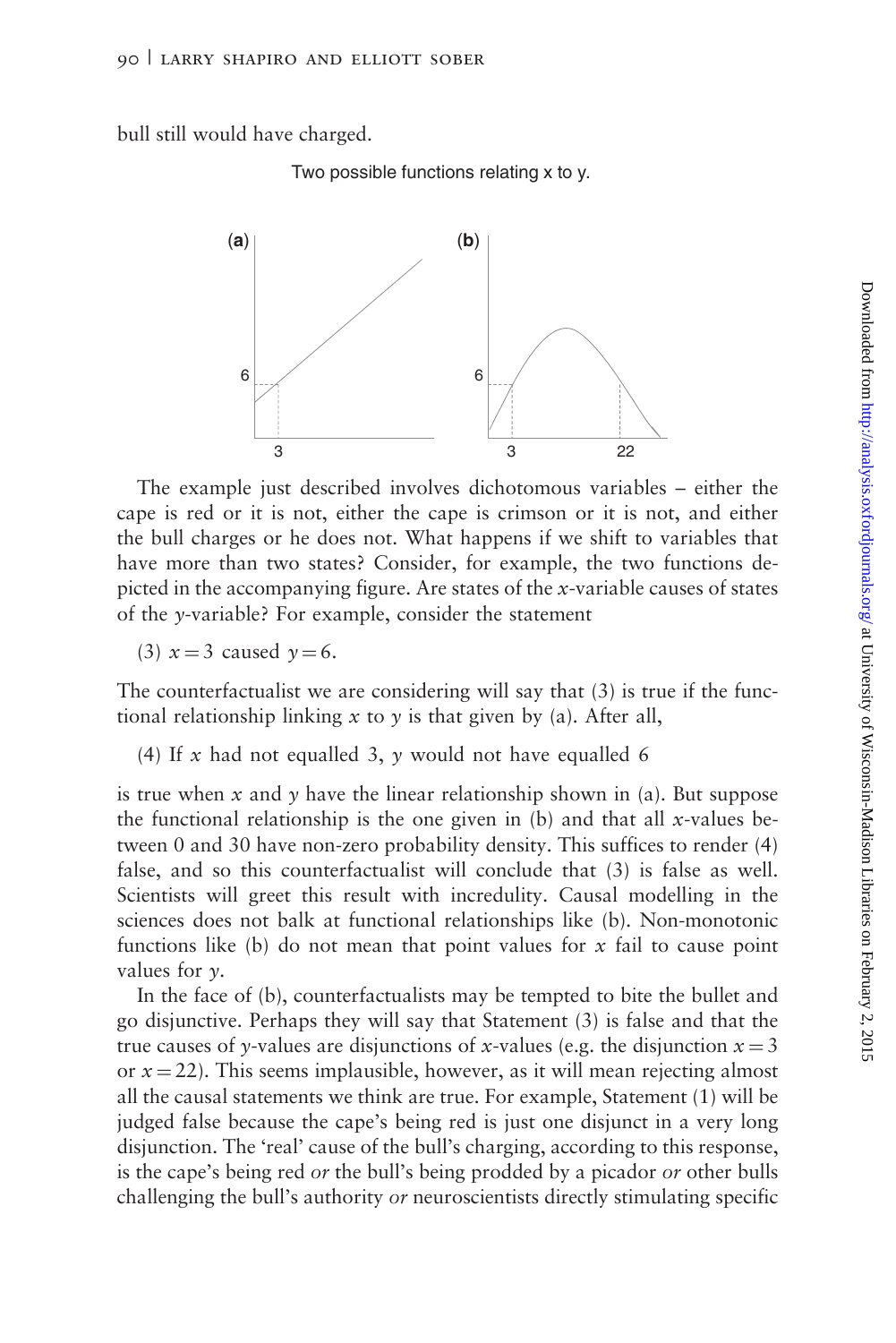brain regions or... . Yet, the bull described in Statement (1) faced only a red cape; none of the other disjuncts just enumerated apply, and still our counterfactualist says that (1) is false.

This criticism of one counterfactual theory of causality invites consideration of another. This theory begins with the recognition that causal statements of the form 'C caused E' are elliptical twice over. The full form should be

(5) It was  $C_1$  rather than  $C_2$  that caused  $E_1$  rather than  $E_2$ .

The fact that the effect side of (5) needs to be understood contrastively is clear from [Dretske's \(1972\)](#page-4-0) discussion of explanation. The cause side is contrastive as well ([Hitchcock 1996; Maslen 2004, 2009](#page-4-0); [Menzies 2008a, 2008b;](#page-4-0) Shaffer  $2005$ ).<sup>1</sup> Let us focus just on the latter and consider what a counterfactualist might say about a causal statement of the form

(6) It was  $C_1$  rather than  $C_2$  that caused E.

The counterfactualist may suggest that (6) is equivalent to

If  $C_1$  were to occur, then E would occur. And if  $C_2$  were to occur, then E would not occur.

With a linear relation like (a), the elliptical Statement (3) is harmless, since

(7) For every  $i \neq 3$ , it was  $x = 3$  rather than  $x = i$  that caused  $y = 6$ .

However, when the non-monotonic relationship (b) holds, we must say something more modest, such as

(8) It was  $x = 3$  rather than  $x = 4$  that caused  $y = 6$ .

According to this contrastive formulation of the counterfactual interpretation of causation, both the functional relationships shown in the figure are compatible with the truth of Statement (3).

Which brings us back to the bull. Statement (2) is not false flat out, and this is something that a counterfactualist should acknowledge, once the contrastive character of causal claims is recognized. After all,

(9) It is the cape's being crimson rather than white that caused the bull to charge rather than stand still

is true. We say 'flat out' because Statement (2) is elliptical. However, there is no iron law of semantics that says that (2) must be elliptical for the false

<sup>1</sup> Contrastive considerations also enter into the concept of one cause's making more of a difference than another does to an effect ([Sober 1988](#page-4-0)).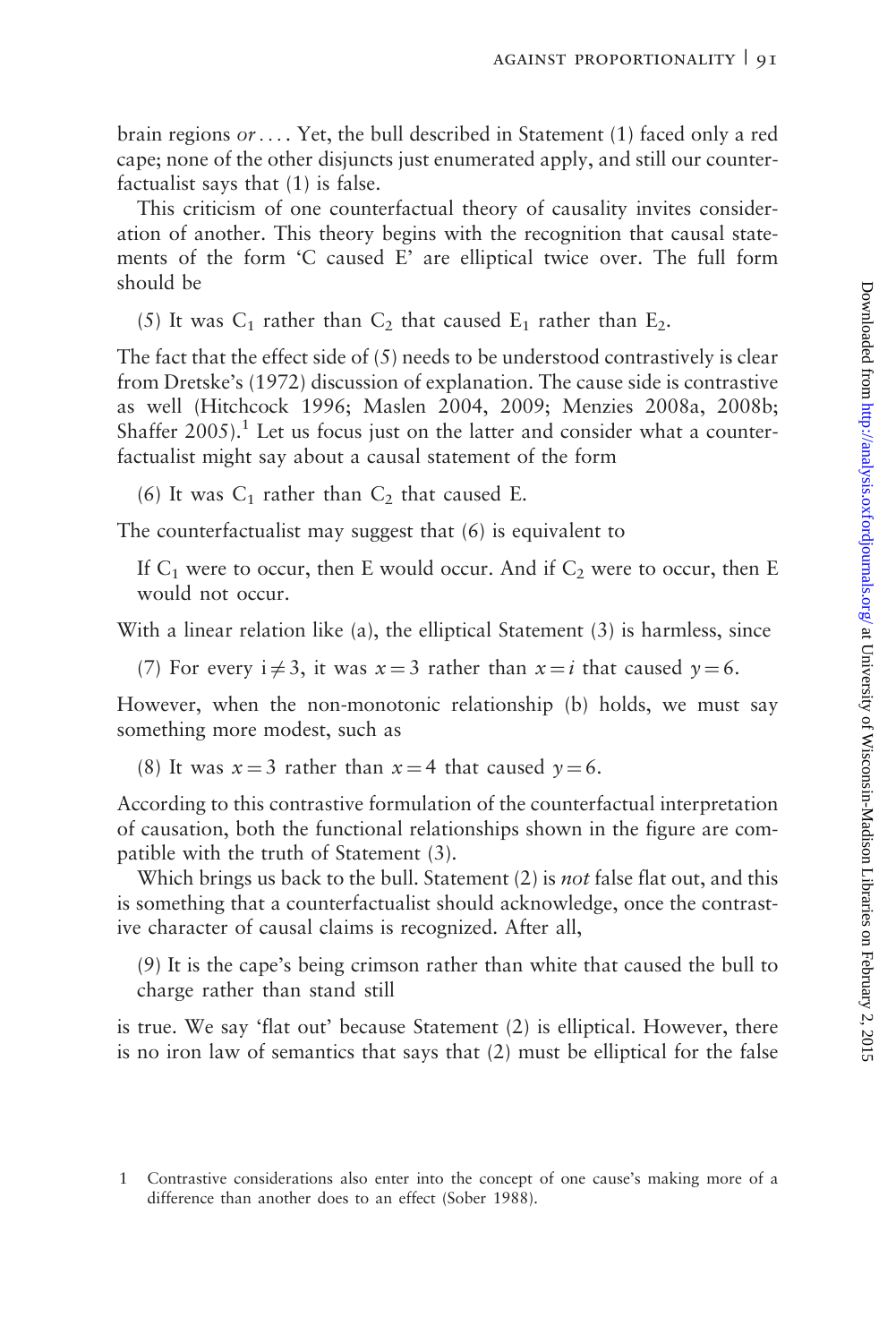claim that

(10) It is the cape's being crimson rather than scarlet that caused the bull to charge.

Conversational context dictates relevant alternatives, and these can vary from context to context. This is why the pragmatic defence of proportionality is overstated. Statement (2) is conversationally inappropriate in some contexts, but in others, it is fine (Bontly  $2005$ ).<sup>2</sup>

Suppose you are in a context in which (2) is false because the contextually indicated contrast with crimson is scarlet. This means that you evaluate (2) by attending to (10), and (10) is false. This, of course, does not affect the fact that (9) is true. Context determines what the contrast is in (2), but context plays no such role in (9), because there the contrast is explicit. When philosophers of bull consider cape causation, should they focus on the (contextually) false Statement (2) or on the true Statement (9)? We suggest that this question poses a false dichotomy. The point that needs to be recognized is that (10) is false *and* (9) is true. Both facts are relevant to understanding cape causation. There is no further question about whether the cape's being crimson *really* caused the bull to charge.<sup>3</sup> What is more, there is no conflict between the cape's being red (rather than not red) and the cape's being crimson (rather than white) – both are true descriptions of what made the bull charge. By parity of reasoning, there is no conflict between mental and neurophysiological causation, nor is there a conflict between macro- and microcausation ([Shapiro and Sober 2007\)](#page-4-0).<sup>4,5</sup>

> University of Wisconsin Madison, WI 53706, USA lshapiro@wisc.edu; ersober@wisc.edu

- 2 The question of how context determines the contrasts that are needed to flesh out elliptical causal statements is interesting, but we will not address it here.
- 3 This point is a natural part of manipulationist views of causation [\(Shapiro and Sober](#page-4-0) [2007](#page-4-0); [Woodward 2003, 2008\)](#page-4-0). Consider a fine-grained set of colours (which includes crimson, scarlet and shades of non-red colours as well) that is exclusive and exhaustive. Let the colour variable V takes the items in this set as values. For this variable to cause a bull to charge, it isn't necessary that *every* manipulation from  $V=i$  to  $V=j$  ( $i\neq j$ ) should be associated with a change in whether the bull charges. The more modest requirement is merely that *some* such manipulation has that character.
- 4 Here we disagree with [Menzies \(2008a\),](#page-4-0) who sees a conflict between mental and neurophysiological causation despite his sharing our misgivings about proportionality.
- 5 We are grateful to Tom Bontly, Dan Hausman and Mike Titelbaum for useful discussion.